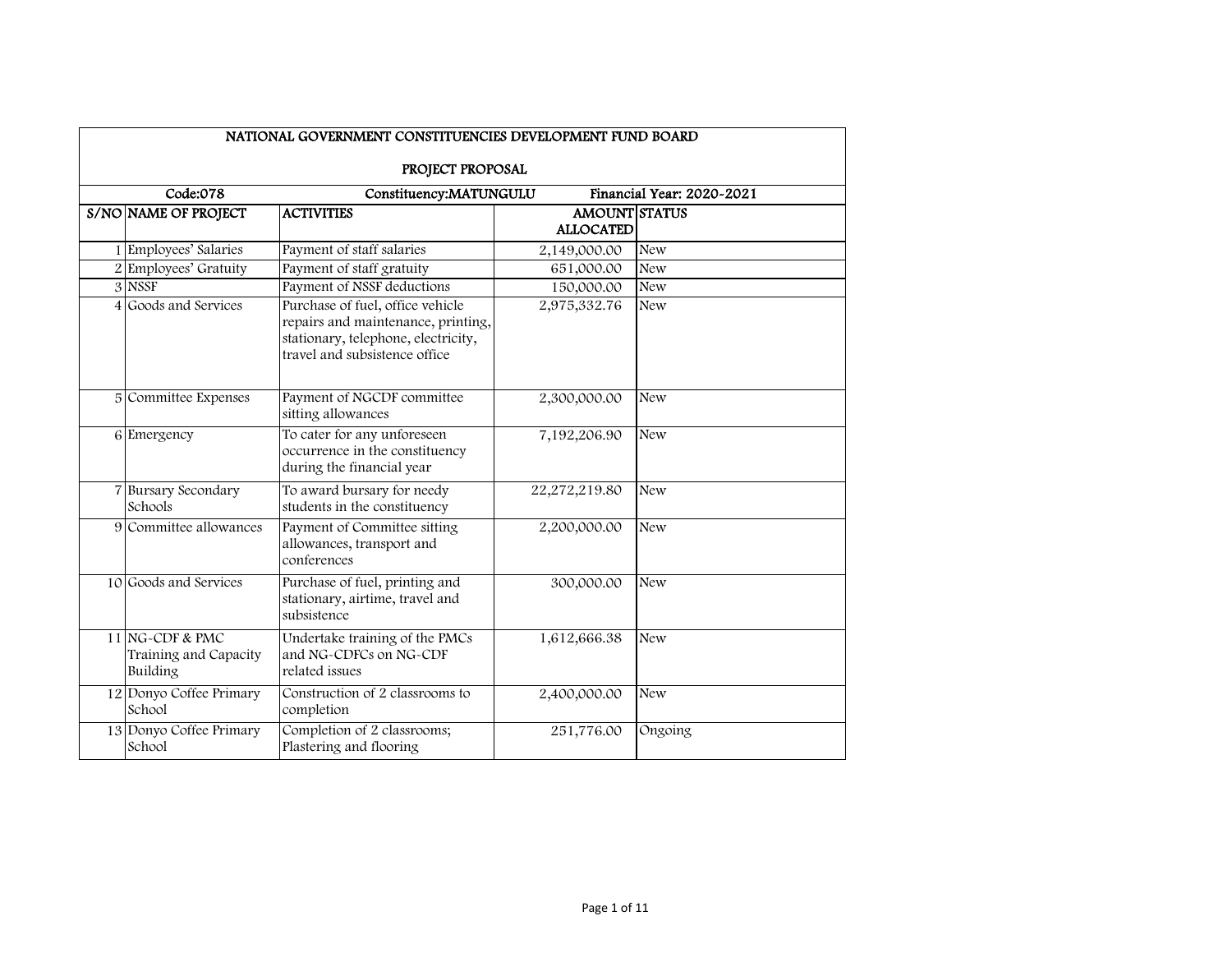| NATIONAL GOVERNMENT CONSTITUENCIES DEVELOPMENT FUND BOARD |                                                                                                                                                                              |                                          |                           |  |  |  |
|-----------------------------------------------------------|------------------------------------------------------------------------------------------------------------------------------------------------------------------------------|------------------------------------------|---------------------------|--|--|--|
| PROJECT PROPOSAL                                          |                                                                                                                                                                              |                                          |                           |  |  |  |
| Code:078                                                  | Constituency:MATUNGULU                                                                                                                                                       |                                          | Financial Year: 2020-2021 |  |  |  |
| S/NO NAME OF PROJECT                                      | <b>ACTIVITIES</b>                                                                                                                                                            | <b>AMOUNT STATUS</b><br><b>ALLOCATED</b> |                           |  |  |  |
| 14 DonyoSabuk Primary<br>School                           | Renovation of 2 classrooms to<br>completion; construction of a<br>verandah, roofing, ring beam,<br>replacement of doors and<br>windows, flooring, plastering and<br>painting | 1,400,000.00                             | <b>New</b>                |  |  |  |
| 15 Itetani Primary School                                 | Completion of 2 classrooms;<br>plastering and flooring                                                                                                                       | 251,902.00                               | On-going                  |  |  |  |
| 16 Kambusu Primary<br>School                              | Completion of 2 classrooms;<br>plastering and flooring                                                                                                                       | 251,966.40                               | On-going                  |  |  |  |
| 17 Kantafu Primary School                                 | Additional funding for<br>construction of 1 classroom;<br>painting and plastering                                                                                            | 83,664.00                                | <b>New</b>                |  |  |  |
| 18 Kanzalu Primary School                                 | Completion of 2 classrooms<br>plastering and flooring                                                                                                                        | 251,405.00                               | On-going                  |  |  |  |
| 19 Katulye Primary School                                 | Construction of 1 classroom to<br>completion                                                                                                                                 | 1,200,000.00                             | <b>New</b>                |  |  |  |
| 20 Katwanyaa Primary<br>School                            | Completion of renovation of 2<br>classrooms; Plastering, painting<br>and flooring                                                                                            | 139,400.80                               | On-going                  |  |  |  |
| 21 Kinyui Primary School                                  | Completion of renovation of 2<br>classrooms; (Plastering, painting<br>and flooring)                                                                                          | 167,475.00                               | On-going                  |  |  |  |
| 22 Kisekini Primary School                                | Construction of 1 classroom to<br>completion                                                                                                                                 | 1,200,000.00                             | <b>New</b>                |  |  |  |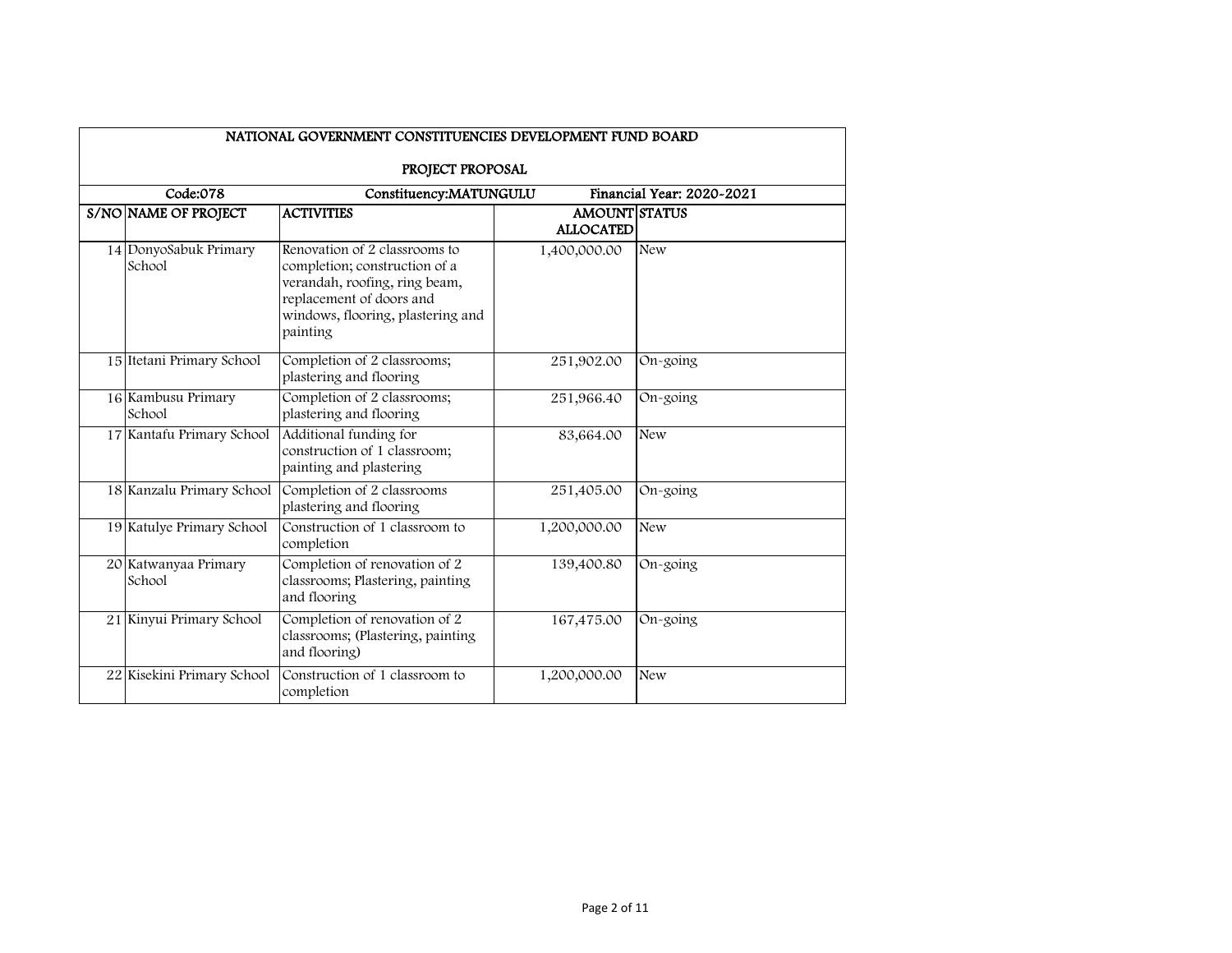| NATIONAL GOVERNMENT CONSTITUENCIES DEVELOPMENT FUND BOARD |                                                                                                                                                                                                                                                                                                             |                                          |                           |  |  |  |
|-----------------------------------------------------------|-------------------------------------------------------------------------------------------------------------------------------------------------------------------------------------------------------------------------------------------------------------------------------------------------------------|------------------------------------------|---------------------------|--|--|--|
| PROJECT PROPOSAL                                          |                                                                                                                                                                                                                                                                                                             |                                          |                           |  |  |  |
| Code:078                                                  | Constituency:MATUNGULU                                                                                                                                                                                                                                                                                      |                                          | Financial Year: 2020-2021 |  |  |  |
| S/NO NAME OF PROJECT                                      | <b>ACTIVITIES</b>                                                                                                                                                                                                                                                                                           | <b>AMOUNT STATUS</b><br><b>ALLOCATED</b> |                           |  |  |  |
| 23 Kisukioni Primary<br>School                            | Renovation of 1 classroom to<br>completion (Kshs.683,848.00);<br>construction of a verandah,<br>roofing, ring beam, replacement of<br>doors and windows, flooring,<br>plastering and painting, additional<br>funds for completion of renovation<br>of two classrooms; painting and<br>painting-Kshs.168,696 | 852,544.00                               | New/On-going              |  |  |  |
| 24 Kitaambasye Primary<br>School                          | Construction of 1 classroom to<br>completion                                                                                                                                                                                                                                                                | 1,200,000.00                             | New                       |  |  |  |
| 25 Kithaayoni Primary<br>School                           | Completion of an Administration<br>block (Head teacher, Deputy head<br>teacher, Senior teacher, Secretary,<br>Staffroom, Lobby and Verandah;<br>Plastering, painting and flooring                                                                                                                           | 251,767.60                               | On-going                  |  |  |  |
| 26 Kitooni Primary School                                 | Completion of 2 classrooms;<br>Plastering, painting and flooring                                                                                                                                                                                                                                            | 251,468.00                               | On-going                  |  |  |  |
| 27 Koma Ranch Primary<br>School                           | Renovation of 6 classrooms to<br>completion; construction of a<br>verandah, roofing, ring beam,<br>replacement of doors and<br>windows, flooring, plastering and<br>painting                                                                                                                                | 3,785,326.00                             | <b>New</b>                |  |  |  |
| 28 KomaKiamba Primary<br>School                           | Completion of renovation of 3<br>classrooms; plastering, painting<br>and flooring                                                                                                                                                                                                                           | 181,395.20                               | On-going                  |  |  |  |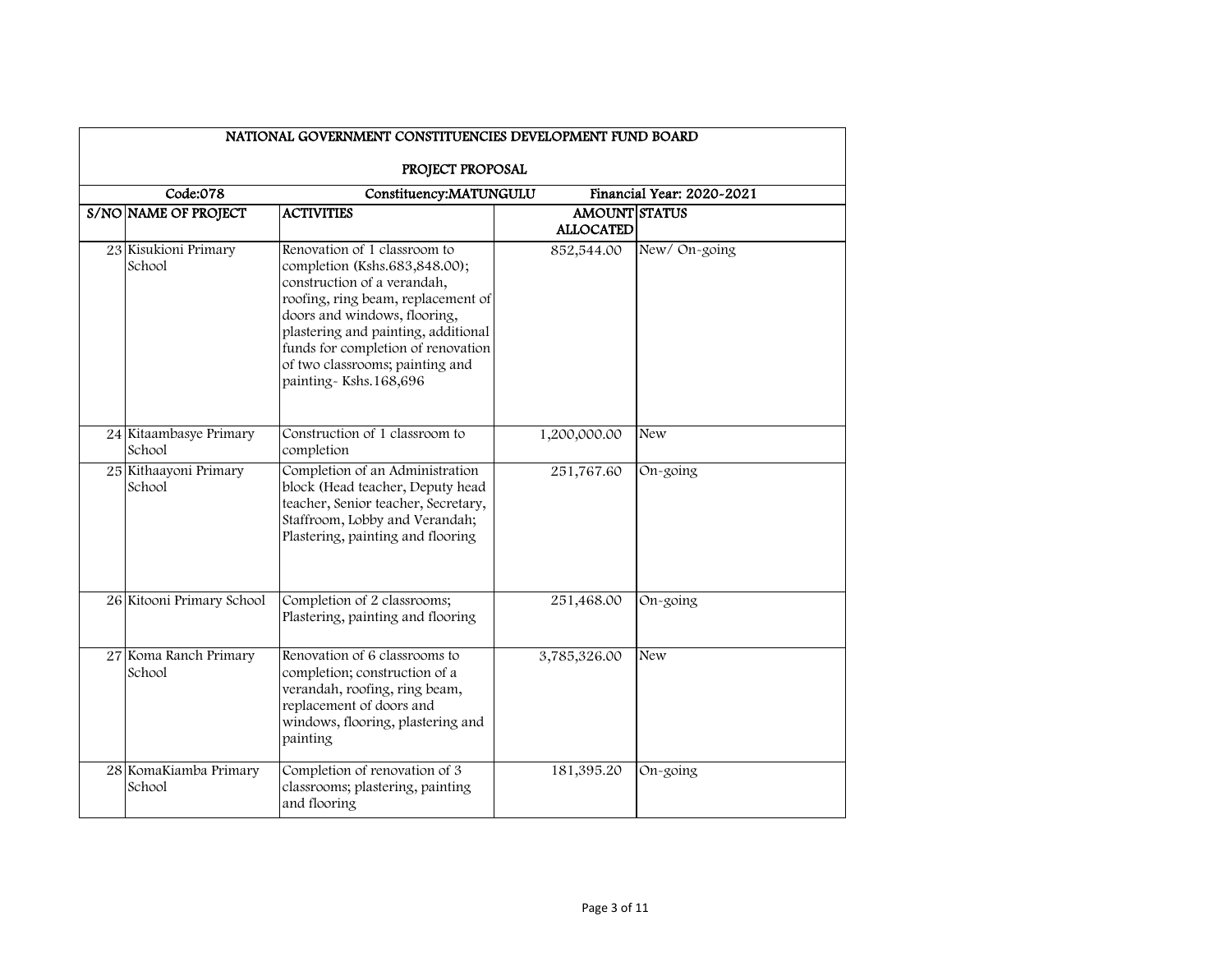| NATIONAL GOVERNMENT CONSTITUENCIES DEVELOPMENT FUND BOARD |                                                                                                                                                                              |                                          |                           |  |  |  |
|-----------------------------------------------------------|------------------------------------------------------------------------------------------------------------------------------------------------------------------------------|------------------------------------------|---------------------------|--|--|--|
| PROJECT PROPOSAL                                          |                                                                                                                                                                              |                                          |                           |  |  |  |
| Code:078                                                  | Constituency:MATUNGULU                                                                                                                                                       |                                          | Financial Year: 2020-2021 |  |  |  |
| S/NO NAME OF PROJECT                                      | <b>ACTIVITIES</b>                                                                                                                                                            | <b>AMOUNT STATUS</b><br><b>ALLOCATED</b> |                           |  |  |  |
|                                                           | 29 Kwa Ken Primary School Completion of 2 classrooms;<br>plastering, painting and flooring                                                                                   | 251,889.40                               | On-going                  |  |  |  |
| 30 Kwa Kisinga Primary<br>School                          | Construction of 2 classrooms<br>(Kshs.2,400,000) and 8 Door<br>Toilet (Kshs.832,500.00) to<br>completion                                                                     | 3,232,500.00                             | <b>New</b>                |  |  |  |
| 31 Kwa Mutu Primary<br>School                             | Completion of renovation of 2<br>classrooms; plastering, painting<br>and flooring                                                                                            | 167,202.00                               | On-going                  |  |  |  |
| 32 Kwa Ngii Primary<br>School                             | Completion of 2 classrooms;<br>plastering, painting and flooring                                                                                                             | 328,559.00                               | On-going                  |  |  |  |
| 33 Kwa-Kasivi Primary<br>School                           | Completion of 8 door toilet<br>plastering and painting<br>(Kshs.72,373.84) and completion<br>of 2 classrooms; plastering and<br>painting (Kshs.256,598.16)                   | 328,972.00                               | On-going                  |  |  |  |
| 34 Mbiiani Primary School                                 | Completion of 8 door pit latrine;<br>plastering, painting and flooring                                                                                                       | 73,346.00                                | On-going                  |  |  |  |
| 35 Mbuni Primary School                                   | Completion of 1 classroom;<br>plastering, flooring and painting                                                                                                              | 125,699.00                               | On-going                  |  |  |  |
| 36 Mililu Primary School                                  | Renovation of 2 classrooms to<br>completion; construction of a<br>verandah, roofing, ring beam,<br>replacement of doors and<br>windows, flooring, plastering and<br>painting | 1,400,000.00                             | <b>New</b>                |  |  |  |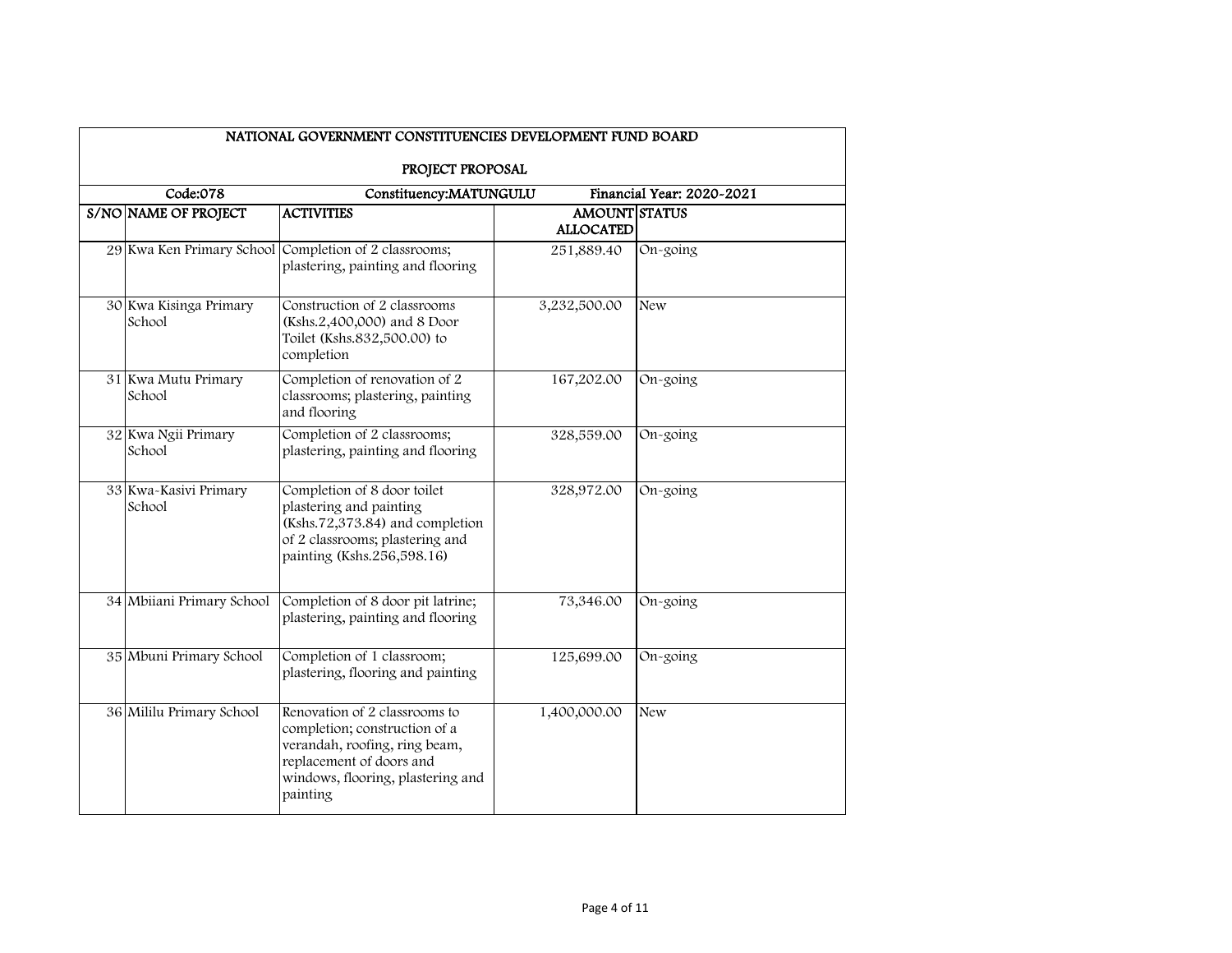| NATIONAL GOVERNMENT CONSTITUENCIES DEVELOPMENT FUND BOARD |                                                                                                                                                                                                                                       |                                          |                           |  |  |
|-----------------------------------------------------------|---------------------------------------------------------------------------------------------------------------------------------------------------------------------------------------------------------------------------------------|------------------------------------------|---------------------------|--|--|
| PROJECT PROPOSAL                                          |                                                                                                                                                                                                                                       |                                          |                           |  |  |
| Code:078                                                  | Constituency:MATUNGULU                                                                                                                                                                                                                |                                          | Financial Year: 2020~2021 |  |  |
| S/NO NAME OF PROJECT                                      | <b>ACTIVITIES</b>                                                                                                                                                                                                                     | <b>AMOUNT STATUS</b><br><b>ALLOCATED</b> |                           |  |  |
| 37 Mililu Primary School                                  | Completion of renovation of 2<br>classrooms; plastering, flooring<br>and painting                                                                                                                                                     | 267,622.00                               | Ongoing                   |  |  |
| 38 Mukalwa Primary<br>School                              | Construction of 1 classroom to<br>completion                                                                                                                                                                                          | 1,200,000.00                             | <b>New</b>                |  |  |
| 39 Muumoni Primary<br>School                              | Construction of 2 classrooms to<br>completion                                                                                                                                                                                         | 2,400,000.00                             | New                       |  |  |
| 40 Muusini Primary School                                 | Completion of 2 classrooms;<br>plastering and painting                                                                                                                                                                                | 249,427.50                               | On-going                  |  |  |
| 41 Mwisyani Primary<br>School                             | Renovation of 1 classroom to<br>completion; roofing, flooring,<br>windows and doors, plastering,<br>painting Kshs.569,428.10 and<br>Completion of renovation of 2<br>classrooms; plastering, painting<br>and flooring Kshs.138,856.20 | 708,284.30                               | New/On-going              |  |  |
| 42 Nguluni SA Primary<br>School                           | Construction of 2 classrooms to<br>completion                                                                                                                                                                                         | 2,400,000.00                             | <b>New</b>                |  |  |
| 43 SA Katine Primary<br>School                            | Additional funding for renovation<br>of 3 classrooms; flooring and<br>plastering                                                                                                                                                      | 256,187.40                               | On-going                  |  |  |
| 44 Wendano DEB Primary<br>School                          | Construction of an Administration<br>Block to completion comprising of<br>(7 rooms) Headteacher's office,<br>Deputy headteacher's office,<br>Senior teacher, Secretary,<br>Staffroom, Lobby and Verandah                              | 2,500,000.00                             | <b>New</b>                |  |  |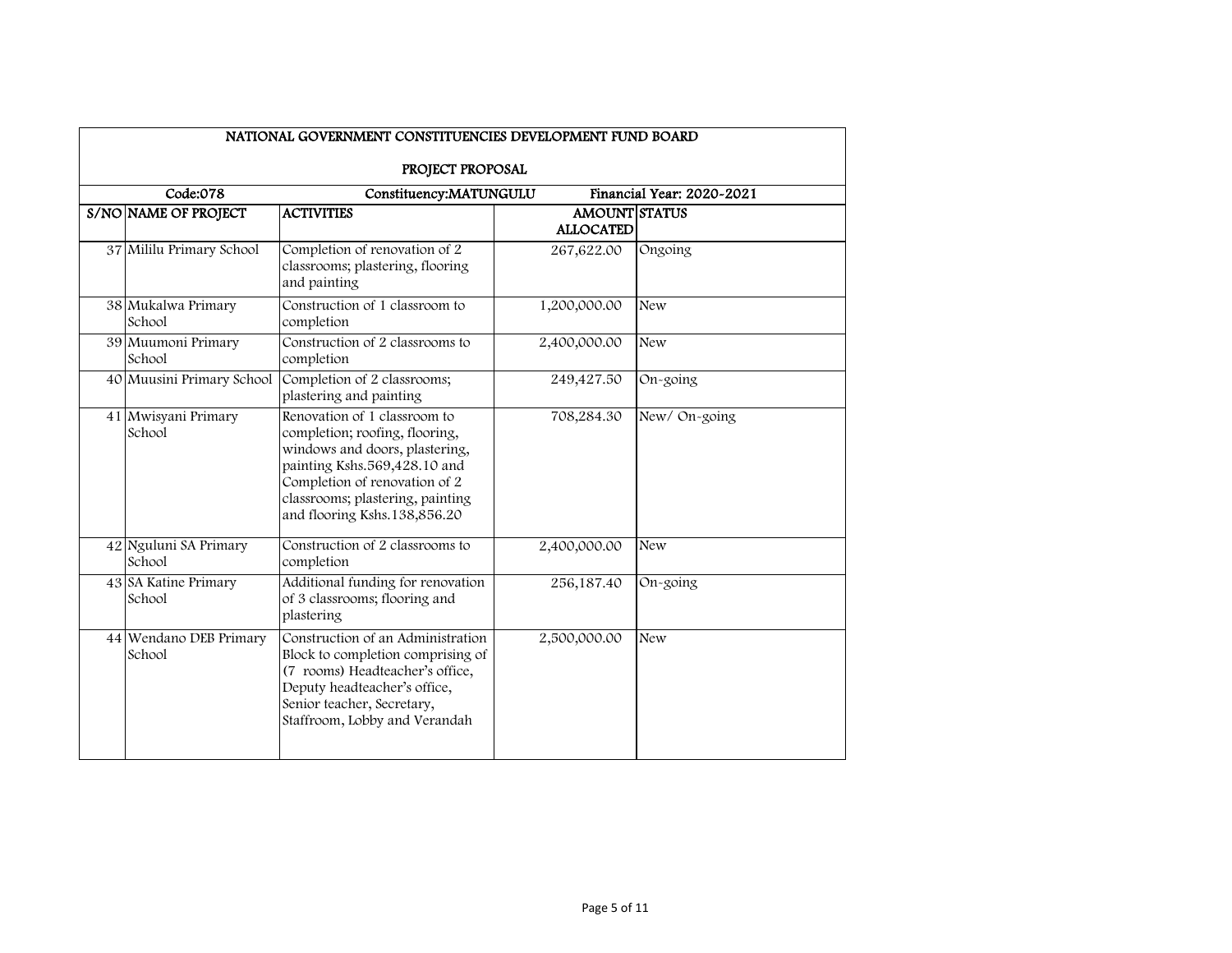| NATIONAL GOVERNMENT CONSTITUENCIES DEVELOPMENT FUND BOARD                           |                                                                                                                                                                                                                                                  |                                   |              |  |  |  |
|-------------------------------------------------------------------------------------|--------------------------------------------------------------------------------------------------------------------------------------------------------------------------------------------------------------------------------------------------|-----------------------------------|--------------|--|--|--|
| PROJECT PROPOSAL<br>Code:078<br>Constituency:MATUNGULU<br>Financial Year: 2020-2021 |                                                                                                                                                                                                                                                  |                                   |              |  |  |  |
| S/NO NAME OF PROJECT                                                                | <b>ACTIVITIES</b>                                                                                                                                                                                                                                | AMOUNT STATUS<br><b>ALLOCATED</b> |              |  |  |  |
| 45 Itheuni Secondary<br>School                                                      | Purchase of Land (Kshs.750,000)<br>$\frac{3}{4}$ acre to completion,<br>construction of 1 classroom to<br>completion (Kshs.1,200,000),<br>completion of one classroom;<br>plastering, flooring and painting<br>of 1 classroom (Kshs. 125,759.20) | 2,075,759.20                      | New/On-going |  |  |  |
| 46 Kalandini Secondary<br>School                                                    | Completion of renovation of 1<br>classroom; flooring, plastering and<br>painting                                                                                                                                                                 | 83,073.18                         | On-going     |  |  |  |
| 47 Katulye Secondary<br>School                                                      | Completion of 2 classrooms;<br>Plastering and flooring                                                                                                                                                                                           | 255,917.20                        | On-going     |  |  |  |
| 48 Kinyui Girls Secondary<br>School                                                 | Construction of 16 door toilet to<br>completion                                                                                                                                                                                                  | 1,665,000.00                      | <b>New</b>   |  |  |  |
| 49 Kisukioni Secondary<br>School                                                    | Completion of 2 classrooms;<br>plastering, painting and flooring                                                                                                                                                                                 | 251,753.60                        | On-going     |  |  |  |
| 50 Kyaume Secondary<br>School                                                       | Construction of 1 classroom to<br>completion Kshs.1,200,000,<br>Completion of 1 classroom;<br>plastering, painting and flooring<br>Kshs.125,811.90                                                                                               | 1,325,811.90                      | New/On-going |  |  |  |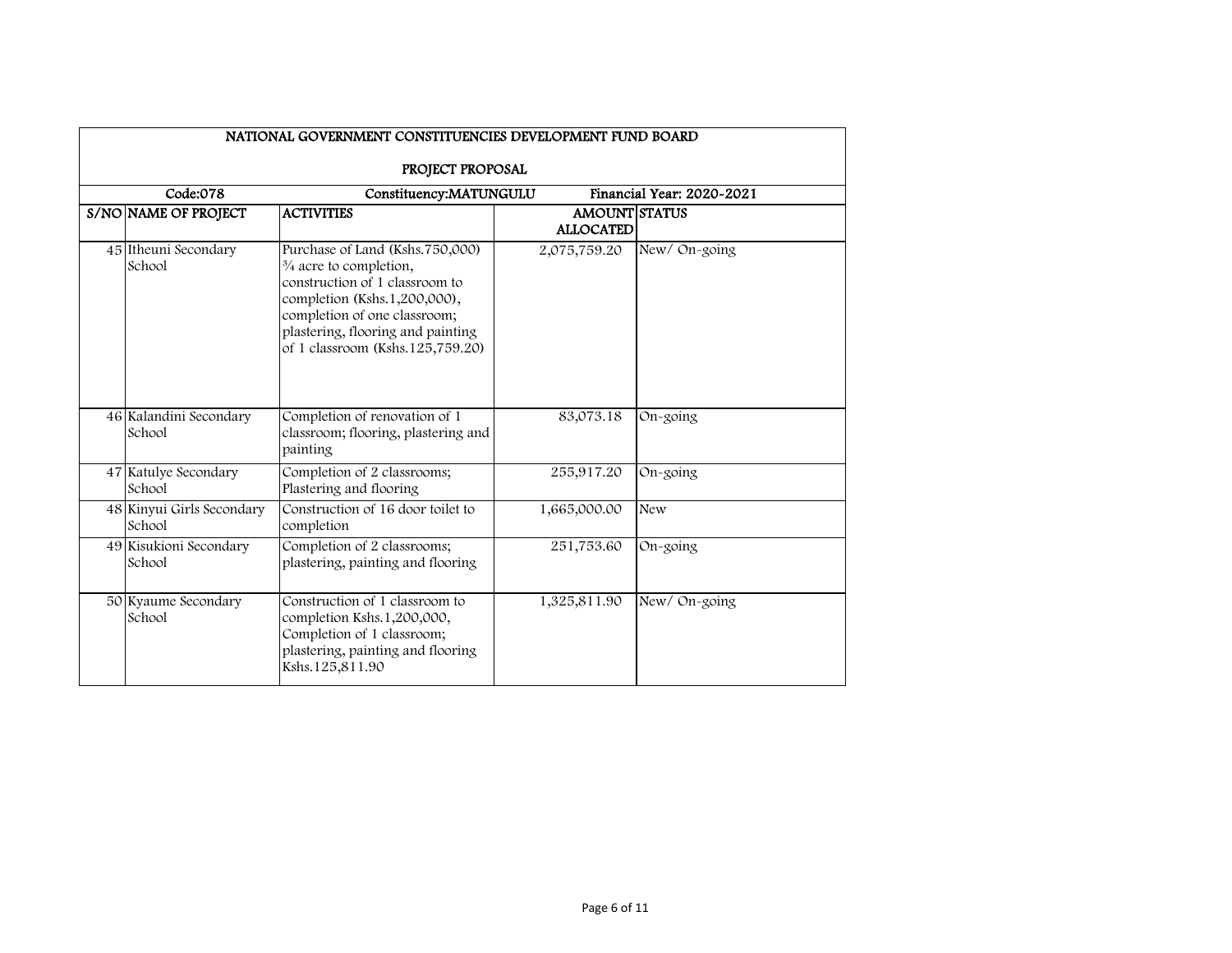| NATIONAL GOVERNMENT CONSTITUENCIES DEVELOPMENT FUND BOARD |                                                                                                                                                                                                                                                                                                                    |                                          |                           |  |  |
|-----------------------------------------------------------|--------------------------------------------------------------------------------------------------------------------------------------------------------------------------------------------------------------------------------------------------------------------------------------------------------------------|------------------------------------------|---------------------------|--|--|
| PROJECT PROPOSAL                                          |                                                                                                                                                                                                                                                                                                                    |                                          |                           |  |  |
| Code:078                                                  | Constituency:MATUNGULU                                                                                                                                                                                                                                                                                             |                                          | Financial Year: 2020-2021 |  |  |
| S/NO NAME OF PROJECT                                      | <b>ACTIVITIES</b>                                                                                                                                                                                                                                                                                                  | <b>AMOUNT STATUS</b><br><b>ALLOCATED</b> |                           |  |  |
| 51 Kyumbuni Secondary<br>School                           | Construction of 4 door flush toilets<br>and water connection<br>Kshs.682,500.00, construction of<br>a water tower with concrete<br>pillars with 10,000 litres water<br>tank Kshs.216,050.00, septic and<br>soak pit Kshs.399,450.00.<br>Completion, plastering and<br>flooring of 4 classrooms<br>Kshs.305,780.00  | 1,603,780.00                             | New/On-going              |  |  |
| 52 Matheini Secondary<br>School                           | Completion of renovation of 2<br>classrooms; plastering and<br>painting Kshs.157,542,<br>construction of 5 door flush toilet<br>and water connection<br>Kshs.839,714, construction of a<br>water tower with concrete poles<br>and 10,000 litres water tank<br>Kshs.234,520.00, septic and soak<br>pit Kshs.336,950 | 1,568,726.00                             | New/On-going              |  |  |
| 53 Matungulu Girls<br>Secondary School                    | Additional funds for construction<br>of 3 storeyed building of 16<br>classrooms with 6 ablution units<br>on each floor and departmental<br>offices (4 general offices on<br>ground floor and 4 HOD offices<br>on 3rd floor) to completion                                                                          | 24,170,450.00                            | On-going                  |  |  |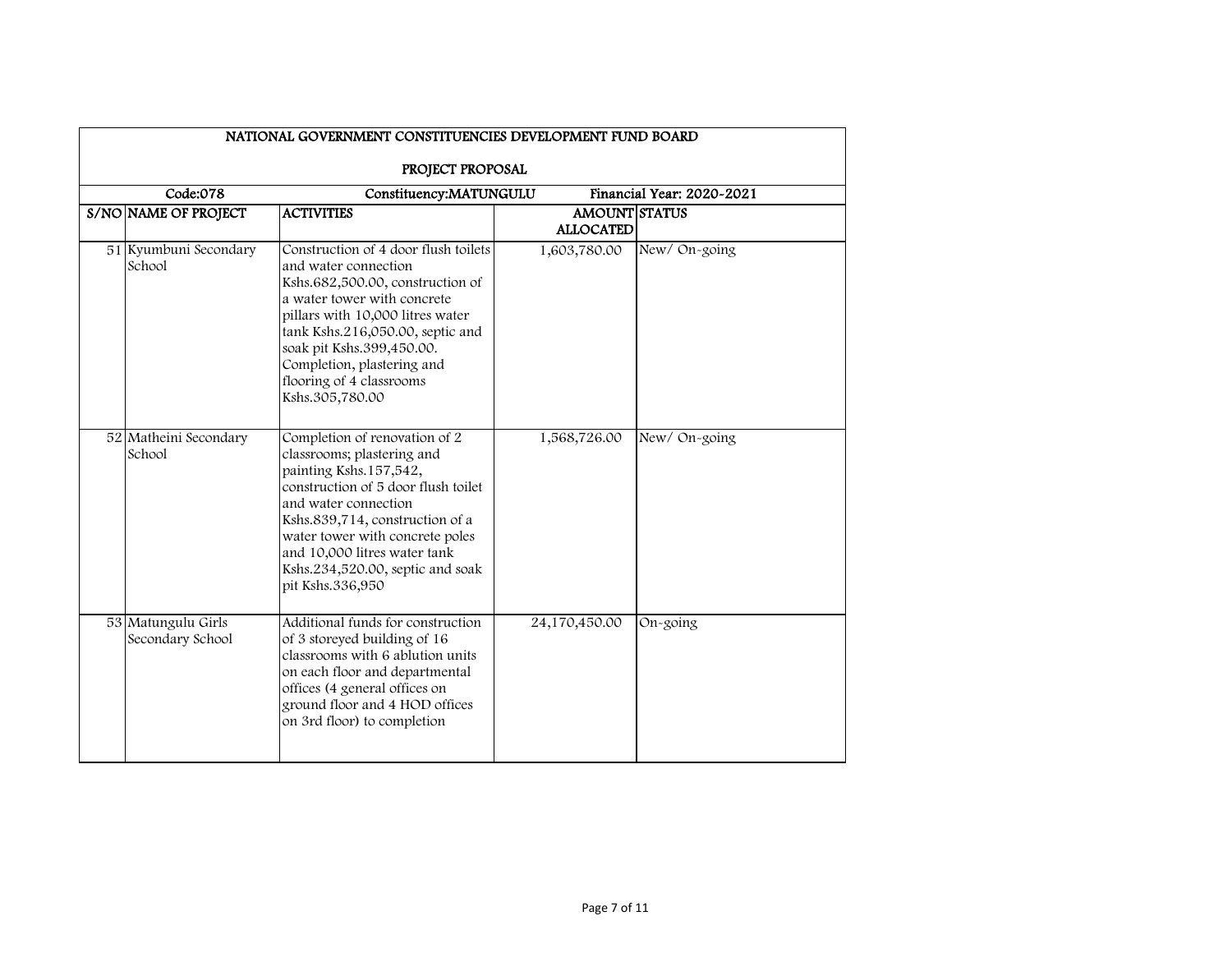| NATIONAL GOVERNMENT CONSTITUENCIES DEVELOPMENT FUND BOARD |                                                                                                                                                                                                                           |                                          |                           |  |  |  |
|-----------------------------------------------------------|---------------------------------------------------------------------------------------------------------------------------------------------------------------------------------------------------------------------------|------------------------------------------|---------------------------|--|--|--|
| PROJECT PROPOSAL                                          |                                                                                                                                                                                                                           |                                          |                           |  |  |  |
| Code:078                                                  | Constituency:MATUNGULU                                                                                                                                                                                                    |                                          | Financial Year: 2020-2021 |  |  |  |
| S/NO NAME OF PROJECT                                      | <b>ACTIVITIES</b>                                                                                                                                                                                                         | <b>AMOUNT STATUS</b><br><b>ALLOCATED</b> |                           |  |  |  |
| 54 Mbuni Secondary School                                 | Construction of 4 door flush toilet<br>Kshs.682,500 and water<br>connnection, construction of s<br>water tower with concrete<br>polesKshs.216,050 with a 10,000<br>litres water tank, septic and soak<br>pit Kshs.399,450 | 1,298,000.00                             | New                       |  |  |  |
| 55 Mukengesya Secondary<br>School                         | Completion; painting, and glazing<br>of 9 roomed administration block<br>comprising of Principal, Deputy<br>Principal, Secretary, Accounts,<br>Store, Staffroom, Lobby and<br>Verandah)                                   | 170,610.00                               | On-going                  |  |  |  |
| 56 Mwatati Secondary<br>School                            | Completion of 4 door pit latrine<br>@Kshs.60,379.80 Roofing,<br>plastering and flooring and<br>completion of 1 classroom<br>@Kshs.100,000; Roofing,<br>plastering and flooring                                            | 160,379.80                               | On-going                  |  |  |  |
| 57 S.A Nguluni Secondary<br>School                        | Completion of 2 classrooms;<br>Plastering, painting and flooring                                                                                                                                                          | 251,622.00                               | On-going                  |  |  |  |
| 58 St Benedict Kimanza<br>Secondary School                | Completion of 2 classrooms;<br>plastering, painting and flooring                                                                                                                                                          | 251,615.00                               | On-going                  |  |  |  |
| 59 St Francis of Assisi Kwa                               | Completion of 2 classrooms;<br>Tombe Secondary School plastering, painting and flooring                                                                                                                                   | 251,753.60                               | On-going                  |  |  |  |
| 60 St Martins Kithuani<br>Secondary School                | Construction of 2 classrooms to<br>completion                                                                                                                                                                             | 2,400,000.00                             | <b>New</b>                |  |  |  |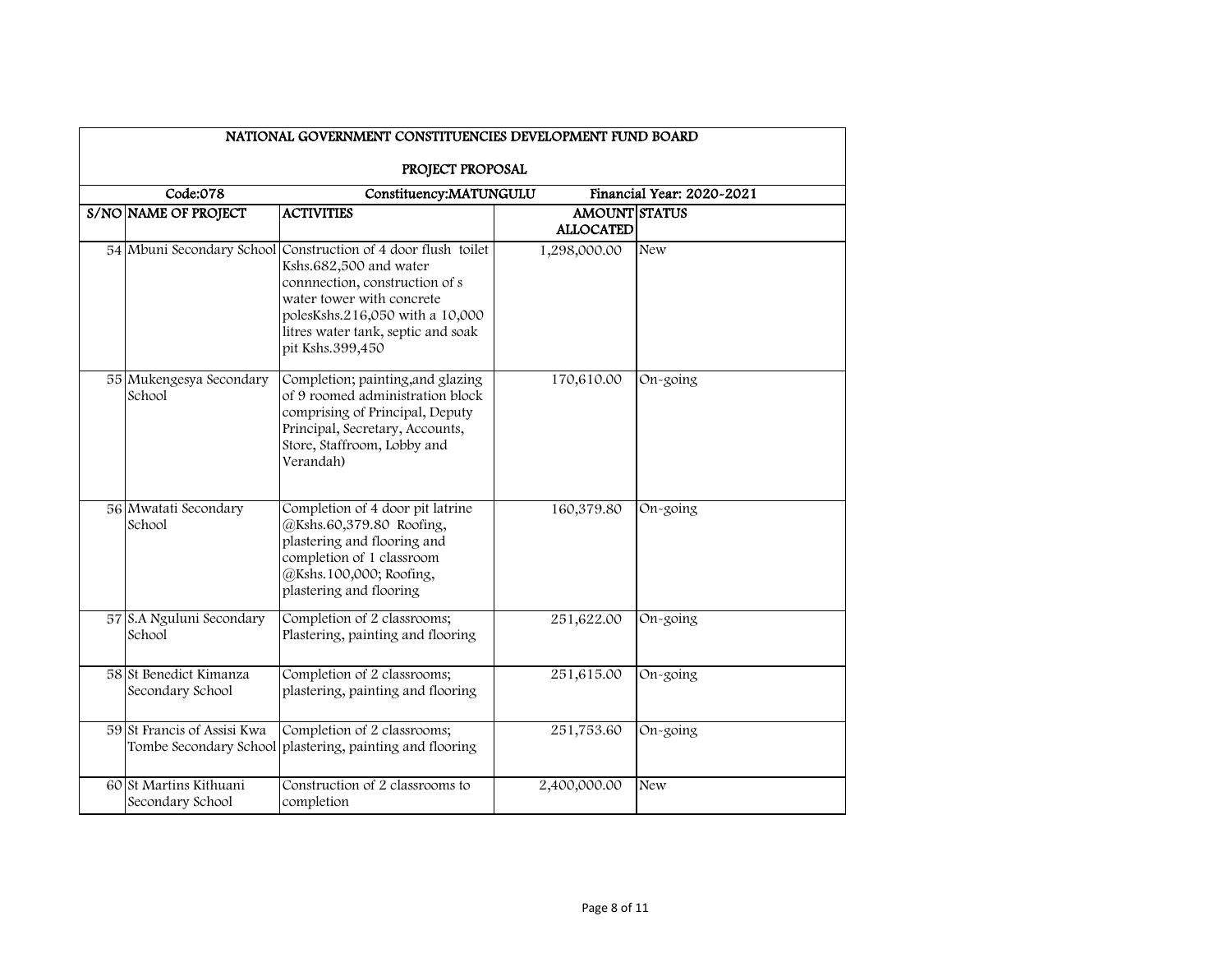| PROJECT PROPOSAL<br>Code:078<br>Financial Year: 2020-2021<br>Constituency:MATUNGULU |                                                                                                                                                                                                                                                                                                                                                                      |                                          |            |  |  |  |
|-------------------------------------------------------------------------------------|----------------------------------------------------------------------------------------------------------------------------------------------------------------------------------------------------------------------------------------------------------------------------------------------------------------------------------------------------------------------|------------------------------------------|------------|--|--|--|
| S/NO NAME OF PROJECT                                                                | <b>ACTIVITIES</b>                                                                                                                                                                                                                                                                                                                                                    | <b>AMOUNT STATUS</b><br><b>ALLOCATED</b> |            |  |  |  |
| 61 St. Josephs' Katheka<br>Secondary School                                         | Completion of 2 classrooms;<br>plastering and painting                                                                                                                                                                                                                                                                                                               | 251,988.60                               | $On-going$ |  |  |  |
| 62 Syanthi Secondary<br>School                                                      | Renovation of 2 classrooms to<br>completion; construction of a<br>verandah, roofing, ring beam,<br>replacement of doors and<br>windows, flooring, plastering and<br>painting                                                                                                                                                                                         | 1,400,000.00                             | <b>New</b> |  |  |  |
| 63 Matungulu Sub-County<br>Educational Office                                       | Completion of the renovation of<br>the office (Plastering, fixing of<br>doors and windows, painting and<br>flooring of the 7No<br>offices(Sub-County Director's<br>office, Sub- County Quality<br>assurance & standard office,<br>Examination room, Registry office,<br>Adult Education office, Support<br>staff office, Reception) corridor<br>office and washrooms | 1,142,823.91                             | Ongoing    |  |  |  |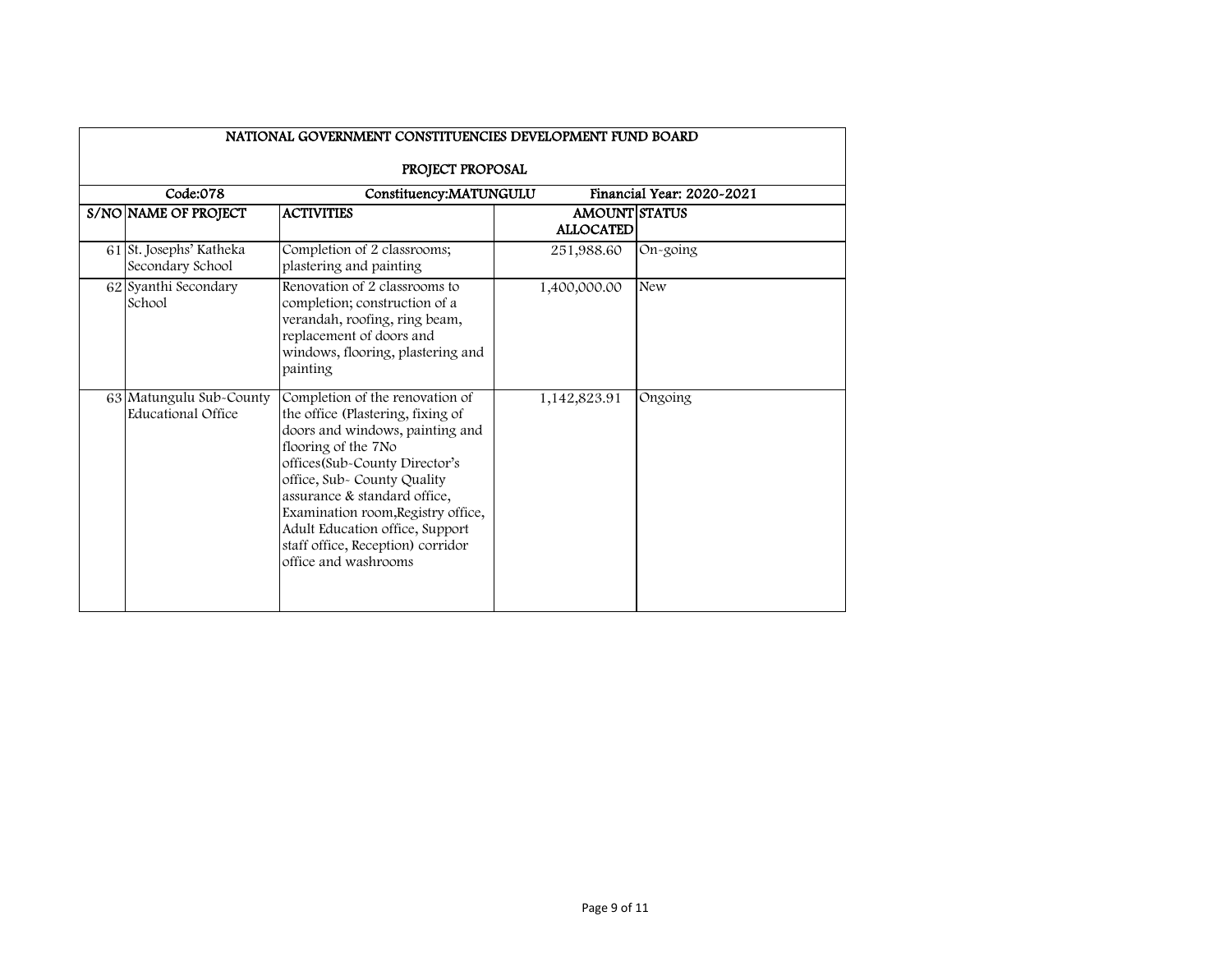| NATIONAL GOVERNMENT CONSTITUENCIES DEVELOPMENT FUND BOARD |                                                                                                                                                                                                                                                                                                                                                                              |                                          |                           |  |  |  |
|-----------------------------------------------------------|------------------------------------------------------------------------------------------------------------------------------------------------------------------------------------------------------------------------------------------------------------------------------------------------------------------------------------------------------------------------------|------------------------------------------|---------------------------|--|--|--|
| PROJECT PROPOSAL                                          |                                                                                                                                                                                                                                                                                                                                                                              |                                          |                           |  |  |  |
| Code:078                                                  | Constituency:MATUNGULU                                                                                                                                                                                                                                                                                                                                                       |                                          | Financial Year: 2020-2021 |  |  |  |
| S/NO NAME OF PROJECT                                      | <b>ACTIVITIES</b>                                                                                                                                                                                                                                                                                                                                                            | <b>AMOUNT STATUS</b><br><b>ALLOCATED</b> |                           |  |  |  |
| Kyeleni Police Post                                       | Installation of 10,000.00 litres<br>water tank (Kshs.90,000)<br>inclusive of pvc gutters<br>(Kshs.20,000) 150mm thick<br>concrete slab base support<br>(Kshs.27,000), installation roof<br>cover for the tank (Kshs.8,000)<br>supported by 75mm thick circular<br>hollow section (Kshs.25,000), and<br>Pegler Yorkshire taps (Kshs.1,361)<br>or any other approved steel tap | 171,361.00                               | New                       |  |  |  |
| Nguluni Police Post                                       | Installation of 10,000.00 litres<br>water tank (Kshs.90,000)<br>inclusive of pvc gutters<br>(Kshs.20,000) 150mm thick<br>concrete slab base support<br>(Kshs.27,000), installation roof<br>cover for the tank (Kshs.8,000)<br>supported by 75mm thick circular<br>hollow section (Kshs.25,000), and<br>Pegler Yorkshire taps (Kshs.1,361)<br>or any other approved steel tap | 171,361.00                               | New                       |  |  |  |
| Muusini primary school                                    | Leveling of school compound (100<br>* 60 Meters); removal of existing<br>rocks from the school compound<br>that are hazardous to the children                                                                                                                                                                                                                                | 342,722.40                               | <b>New</b>                |  |  |  |